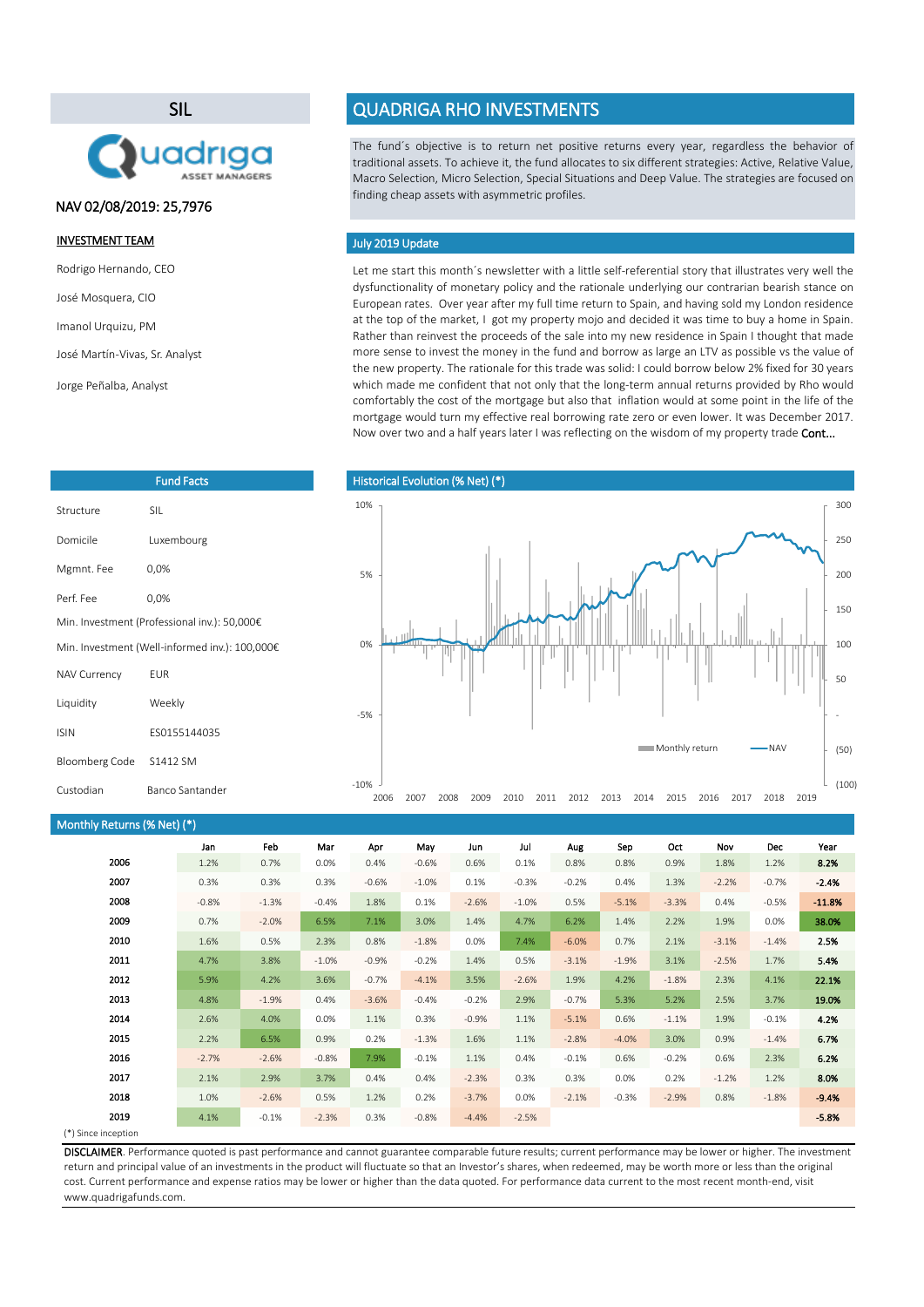## Comparative Risk / Return

|                     |          | <b>RETURNS (CAGR)</b> |                 | <b>VOLATILITY</b> |         |                 |  |  |
|---------------------|----------|-----------------------|-----------------|-------------------|---------|-----------------|--|--|
|                     | 5 years  | 3 years               | Since inception | 5 years           | 3 years | Since inception |  |  |
| Rho Investments     | $-0.43%$ | $-2.39%$              | 5.80%           | 8.33%             | 6.95%   | 8.78%           |  |  |
| Stoxx 600           | 3.36%    | 4.88%                 | 1.84%           | 12.37%            | 10.44%  | 14.23%          |  |  |
| Iboxx Eur Corporate | 2.65%    | 1.70%                 | 3.81%           | 2.69%             | 2.46%   | 3.79%           |  |  |

# Returns (% Net)

| 2019      | $-5.77\%$ |
|-----------|-----------|
| $CAGR*$   | 5.80%     |
| July 2019 | $-2.45%$  |

8.72% 0.67 0.96 1.34%

-16.24%

## Performance attribution across strategies (% Net)\*



## Top Five Positions

Parametric VaR 1-d

Volatility\* Sharpe Ratio\* Sortino Ratio

Risk / Return

| German Govt, Bond Future | $-11449%$ |
|--------------------------|-----------|
| Spanish Gvt. Bond        | $-1523%$  |
| NATI A Secured Loan      | 10.73%    |
| BNP Corp. Bond           | 797%      |
| <b>BECM CORP PERP</b>    | 582%      |
|                          |           |
| % Exposure               |           |

Gross 422.51%

| <b>Risk Concentration and Distribution Metrics</b> |  |  |
|----------------------------------------------------|--|--|
|                                                    |  |  |

**Number of positions per strategy**

#### SPECIAL SITS 37 RV 4 MICRO  $23$ MACRO 5 LIQUIDITY 1 HEDGES ш 1 DEEP VALUE 2 ACTIVE 66 0 10 20 30 40 50 60 70 80

## % of Gross Exposure per Strategy

Net

| Active             | 54.67% |
|--------------------|--------|
| Relative value     | 3.20%  |
| Macro              | 8.50%  |
| Micro              | 9.04%  |
| Special Situations | 13.55% |
| Deep Value         | 1.62%  |
| Hedges             | 4.18%  |
| Liquidity          | 5.25%  |





(\*) Since inception

DISCLAIMER. Performance quoted is past performance and cannot guarantee comparable future results; current performance may be lower or higher. The investment return and principal value of an investments in the product will fluctuate so that an Investor's shares, when redeemed, may be worth more or less than the original cost. Current performance and expense ratios may be lower or higher than the data quoted. For performance data current to the most recent month-end, visit www.quadrigafunds.com.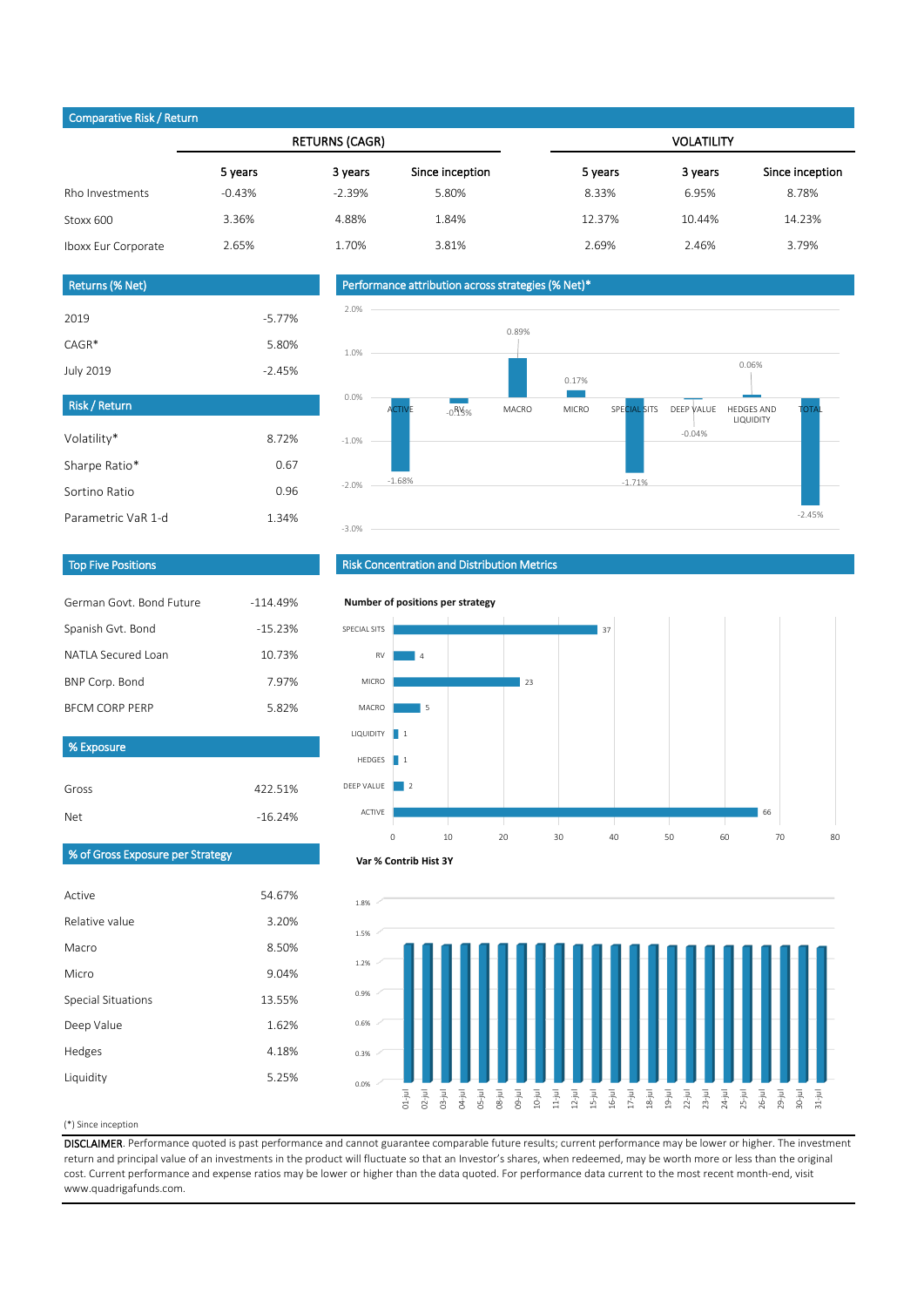#### Risk Concentration and Distribution Metrics (2)



**Net Notional Exposure by Country**



## July 2019 Update (cont...)

Cont... in conversations with my wife (I always call upon her exceptional skills at playing devil's advocate for important decisions!). Based on the strong track record of the fund and the exceptional and extensive experience of all the Rho team members in navigating difficult market conditions I had no doubts that Rho´s returns would outperform the nominal rate on the mortgage over the life of the loan. However, a serious doubt crept into my mind: unlike the timing with my UK property sale, was my borrowing fixed rate for 30 years awfully premature? Had to be! After all, the ECB has facilitated the flow of credit and substantially decreased the cost of borrowing in an effort to reactivate economic activity and bolster household balance sheets. Since the banking system role is to transmit the effects of monetary policy in the context of a highly developed and competitive market place for credit, this cheaper cost of borrowing must been passed on across the curve to some extent, and in the last 20 months 30-year swaps and 30-year Bund rates have come off by approximately 128bps! Oh dear! Indeed my timing surely must have been awful. Being a perennial masochist I needed to know with exactitude what my opportunity cost has been, so I asked my bank for an update as to where are they offering 30-year new mortgages to good clients like my good self. Well, the puzzling answer is that despite a substantial curve inversion and a reduction in reference long-term rates of 1.28%, a new mortgage under same terms would cost me approximately 30bps more, and this is in a context where banks are desperately competing with each other for loan book growth. This did not make any sense. I could only assume that my bank (a particularly conservative one) was taking an insanely prudent stance on lending to the point of being utterly uncompetitive. So I decided to peruse the Bank of Spain macro statistical tables, and these also confirmed that since December 2017, and across all tenors, the average mortgage lending rate (the available statistics do not differentiate between fixed and floating) across all maturities has actually increased between 5 and 34bps. Perversely, according the same tables, the only form of bank credit that has cheapened up significantly is consumer lending, where the average rate has come off between 7 and 76bps (and up to 1% in credit card lending). But hey, why lend at 2% secured if new regulation, monetary repression and comparably favourable returns on capital consumption push you, in these upside world of negative yields, towards four-times more lucrative rates in consumer lending (10.5 times more if we look at credit card lending)?. This is the end of my little story, and apologies if I have dragged on, but I think that from this we can draw some important conclusions: 1) Monetary policy is ineffective because the traditional transmission mechanism is clearly failing in many ways. 2) If we want monetary policy to work we need to make sure that we remove the obstruction to the free flow of money and unprofitable banks render monetary policy ineffective. 3) The current monetary paradigm incentivises an increase of risk in the system to compensate for the "tax" of negative interest rates. 4) With monetary policy rendered ineffective at more negative rates, the only potential way to stimulate growth is through an expansive fiscal policy. Cont...

DISCLAIMER. Performance quoted is past performance and cannot guarantee comparable future results; current performance may be lower or higher. The investment return and principal value of an investments in the product will fluctuate so that an Investor's shares, when redeemed, may be worth more or less than the original cost. Current performance and expense ratios may be lower or higher than the data quoted. For performance data current to the most recent month-end, visit www.quadrigafunds.com.